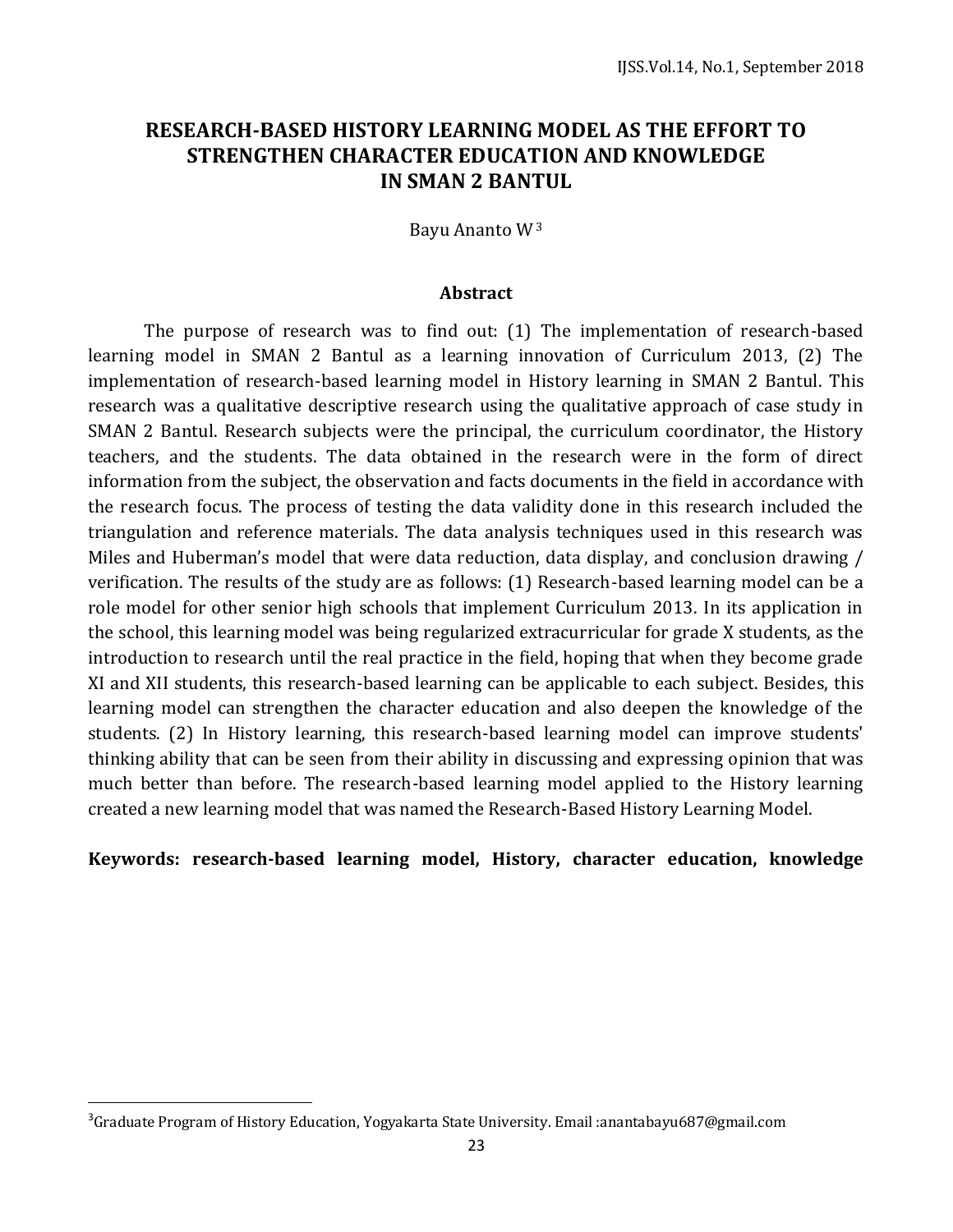#### **Introduction**

In the world of education, one of schools' keys to determine the quality of education is to use a learning program. Since this matter is important, each school has a variety of ways, strategies, and approaches of learning for it to be maximized and effective. Therefore, in the real practice, schools must adapt to the implemented curriculum. (Leo Agung, 2015: 4)

The curriculum is very important in fulfilling the mission of the school, since it is the primary medium to achieve the goals and objectives of the school. The focus on curriculum planning and development is certainly a top priority of educational reformation (Henson, 2010: 7). Therefore, the curriculum is mandatory to be evaluated and improved every year in order to achieve the desired goals.

In the academic year of 2013/2014, Curriculum 2013 was implemented even though it was limited. Only some schools that were ready to implement it were allowed to use Curriculum 2013 and in the same time they could also be the example for other schools that were still in the development stage from the KTSP 2006 curriculum towards Curriculum 2013. In Curriculum 2013, character education is the primary concern. Muhtar (2014) argues that until today, national education is still experiencing difficulties in producing qualified, capable, and creative graduates who can serve as a source of motivation in various fields of development. Hence, an effort is needed to make schools produce graduates with quality and character.

The addition of the character education into the school curriculum has become an increasingly popular response. This was because of their high emphasis on achieving high academic achievement, leaving small attention to the development of socialemotional competences (Doods, 2016). Idi (2014: 27) expresses his opinion that the main consideration of the curriculum changes from KTSP 2006 to Curriculum 2013 was because of the character reason. Some people argue that KTSP 2006 is too focused on cognitive, contains heavy students' obligations, contains less character values, and is less science-technology and faith-piety oriented.

The importance of character education for students is explained in Regulations No. 20 of 2003 on the National Education System in Article 3 that state that the function of national education is to develop the ability and form the character and civilization of dignified nation in order to educate the nation. Under the law, it is clear that character education is one of the goals of national education. This means that national education not only is focused on intellectual intelligence alone, but also leads to the formation of the character of students through character education. Education not only is the implementation of teaching and learning process to gain students' intelligence but development of other potentials owned by the students so that they could have positive characters.

As Arthur (2005) points out in Graff (2012), character education has recently regained importance in education. This is according to Lickona (1991: 6) in (Novianti,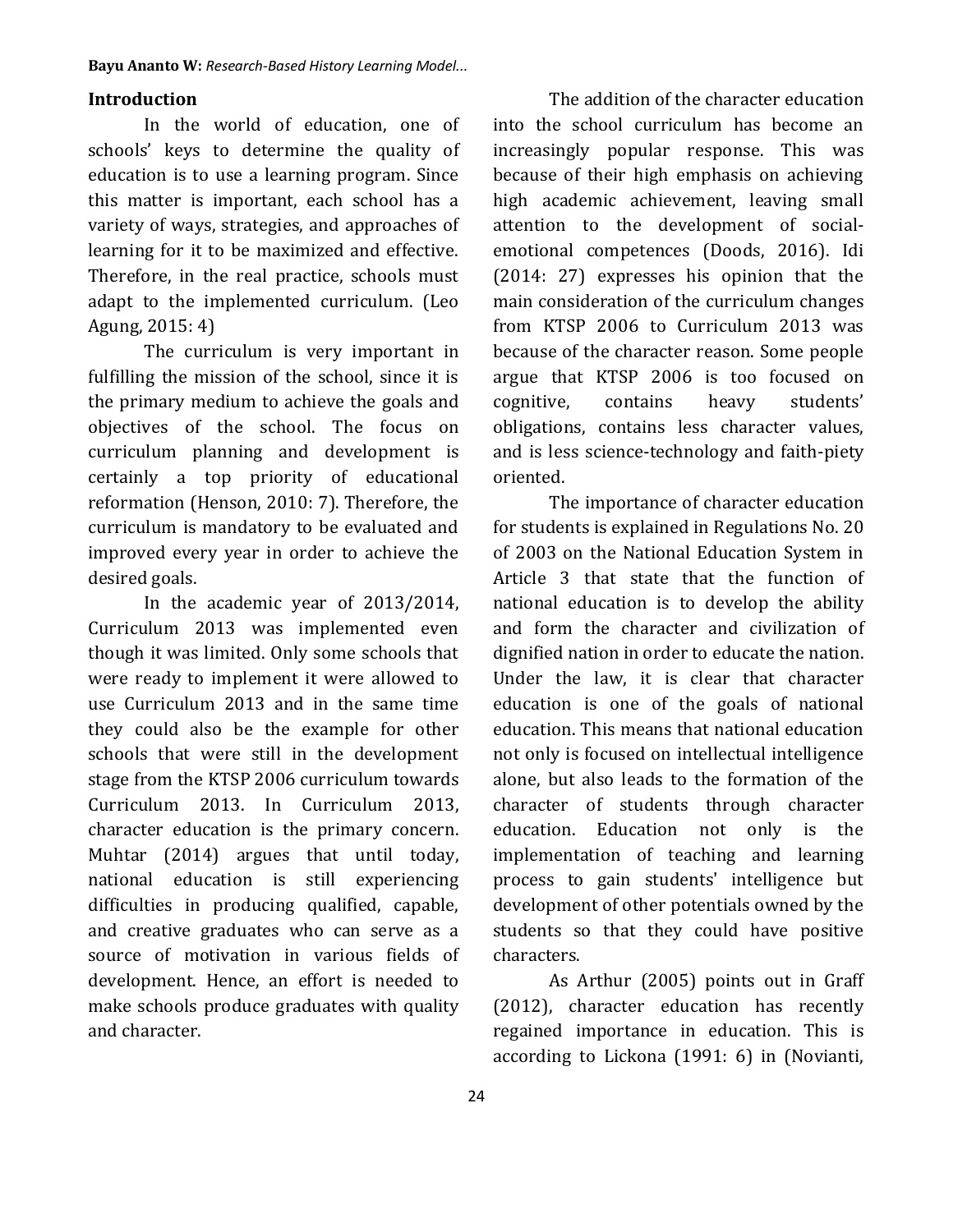2017: 126-132) where in some countries around the world, education has two big goals: (1) to help young people become intelligent; and (2) to help them to be good.

Lickona (2013) adds that character education is used to shape one's personality through character education, whose results are seen in one's actual actions, good behavior, honesty, responsibility, respect for the rights of others, hard work, and so on. In accordance with Lickona (2013) Ki Hadjar Dewantara (2013: 485) reveals that character education, or the so-called character teaching, is used to support the development of the lives of children, physical and spiritual, from their natural characteristics towards good characters. He adds that character education questions and teaches all the properties and forms of goodness in human life, not only to be known and understood, but also permeated and desired until it is done by people.

Character education that becomes the main focus in Curriculum 2013 makes every school demanded to be creative and innovative related to learning models so that the character values can be implemented. Schools must provide character education facilities for the students. School is one of the important parts of the development of the students, as expressed by Cooper et al (2012) in Kinkopf (2016) who reveals that the teaching of characters or morality is still a concern in our ever-changing world. Since morality is largely an unwritten interaction between people of the same culture, creating an area where students can share and discuss is considered important. Morality and social responsibility relate well to the teacher and to the students' home environment because teaching is an important part of moral development.

In the Curriculum 2013, character implementation has actually been tucked into every subject that will be taught in school, for example the History subject. In learning History, students are required to think critically, therefore it requires learning strategies, methods, or learning approaches that can be packed into a model of learning in order to help students in learning, being creative, and to help them to think critically while also implementing character education on the learning process.

As Suyanto explained in the History Seminar in Yogyakarta State University (2016), the History subject gives an understanding of the very simple things in life in cultivating the attitude of tolerance, being empathic, and appreciating the history of his life. Suyanto added that the History subject placed in the curriculum has an important role and should be at the heart of other subjects. While Sardiman (2015) argues that through learning History, it is expected that learners are able to develop historical intelligence through critical, creative, and imaginative thinking. With a historical intelligence, one can understand every phenomenon and socionational events carefully, clearly and comprehensively so it could give birth to a wisdom and history in depth.

To maximize the role of learning History in Curriculum 2013, it is necessary that learning models should be used as the reference for other schools in order to maximize the implementation of Curriculum 2013. Furthermore, Curriculum 2013 is still dynamic and can change, the reference can be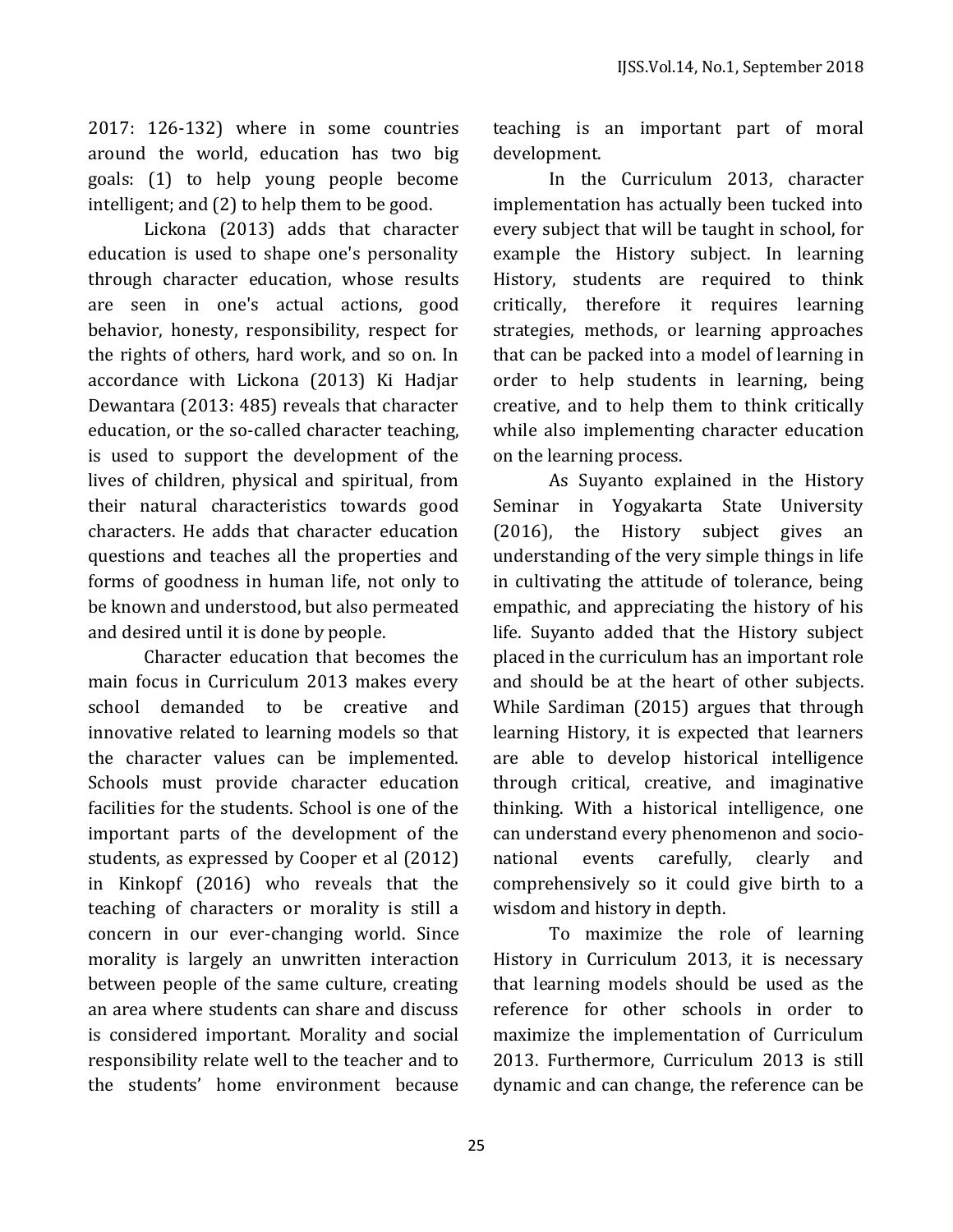proposed as an effort to improve the curriculum.

One innovative effort to maximize Curriculum 2013 and History learning is the application of research-based learning. Achmadi et al (2010: 4) argue that researchbased learning or Pembelajaran Berbasis Riset (PBR) is one of Student Centered Learning (SCL) methods that integrates research into the learning process. PBR is multifaceted referring to various learning methods. Furthermore, Roach (2000) in Diah, et al (2010) adds that research-based learning (PBR) is a learning method that uses authentic learning, problem-solving, cooperative learning, contextual (hands on & minds on) and inquiry discovery approach guided by the philosophy of constructivism.

Furthermore, Diah et al. (2010) in Hironimus (2016) add that research-based learning is based on a constructivism philosophy that includes 4 (four) aspects: learning that builds learners' understanding, learning by developing prior knowledge, learning which is a process of social interaction, and meaningful learning that is achieved through a real experience. Meanwhile, according to Rohayati et al. (2015) in Hironimus (2016) research-based learning model is a type of learning that is based on research with three stages: the first stage is the exposure stage, this is a stage to find out the ability of the students; the second stage is the experiment stage that is the provision of experience with research; and the third stage is the capstone stage that presents research results, oral and written.

Diah et al. (2010: 4) in Hironimus (2016) suggest that research-based learning

(PBR) is one of Student Centered Learning (SCL) methods that integrates research in the learning process. PBR provides opportunities or chances for students to seek information, develop hypotheses, collect data, analyze data, and make conclusions on the data that has been arranged. The approach of "learning by doing" is applied in this activity. The implementation of this research-based learning model will provide benefits for the students, teachers, and school.

This research-based learning model requires learners to discover their own knowledge, attitudes, and skills as a manifestation of behavioral change. Therefore, learning by using this model requires the maximum involvement of learners throughout the ability of learners to seek and investigate systematically, critically, and logically against a phenomenon to find what is desired. In other words, learners will develop their ability in the learning activities. Learners are more independent to learn and more creative in learning activities in class. (Hanafiah in Sigit 2013: 31).

In line with any new approach, implementation problems can always be identified, but if it is innovation, students will struggle with ideas that are randomly driven. Such conditions are often difficult for individuals to start and tolerate because students do not yet know the purpose of the goal. Therefore, orienting a wider idea in a critical thinking system is important, because it gives students the metacognitive "anchor" of that increase their tolerance to ambiguity. This is done by demonstrating how critical thinking can be used to increase generative capacity (creative) and how they can be used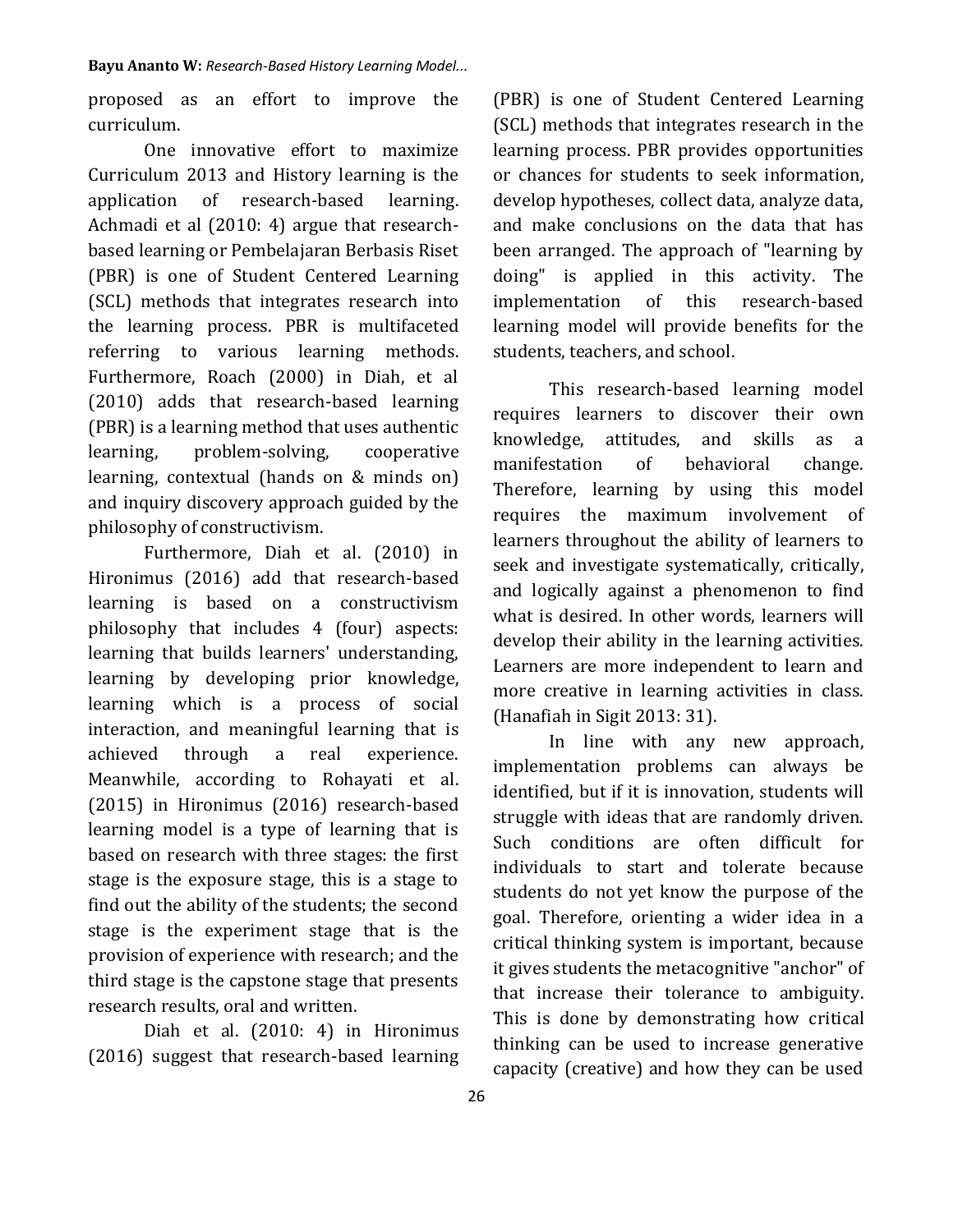more "traditional" to increase evaluative capacity during the future feasibility analysis linked to ideas. (Kevin 2014)

To facilitate research-based learning applied to the learning of History subject in school, the method needs to be modified into a model of learning, for example the researchbased learning model implemented by SMAN 2 Bantul as a form of innovation to maximize character education and knowledge in Curriculum 2013. Moreover, SMAN 2 Bantul is considered as a top level senior high school that is a favorite school for learners in Bantul. Furthermore, in the regency, SMAN 2 Bantul is one good example of schools in the implementation of Curriculum 2013 for senior high schools. SMAN 2 Bantul is the only senior high school in Bantul that uses a researchbased learning model in its learning process.

Research-based learning model is considered effective in strengthening the character and knowledge of students, with the hope that their characters and knowledge will be more enhanced so that in addition to having the character values of Curriculum 2013, the students also begin to form the soul of scientists. Especially in learning History subject, character values such as the value of tolerance, the spirit of nationalism, and love of the homeland can be maximized. Besides, this research-based learning model can be a reference for other schools in Bantul district that will implement Curriculum 2013 but still find difficulties in maximizing the learning process.

### **Research Method**

This research uses qualitative approach of case study in SMAN 2 Bantul on learning History subject. At first, the researcher did a

deep examination of a situation or event by using systematic ways in doing observation, data collection, information analysis, and reporting result. According to Gumilang (2016), qualitative research has two main characteristics: first, the data is not in the form of numbers, more in the form of narrative, description, story, written and unwritten documents; second, qualitative research has no absolute formula or rule for processing and analyzing data.

Qualitative research method according to Sugiyono (2016: 15) is a research method based on postpositivism philosophy. It is used to examine the natural object conditions where the researcher is the key instrument. The data collection technique is done by triangulation (combination). The data analysis is inductive/qualitative. The results of this research method emphasize the meaning of generalization.

This research entitled "Research-Based History Learning Model as the Effort to Strengthen Character Education and Knowledge in SMAN 2 Bantul". The reason for the use of this type of qualitative research case study is because this study aimed to reveal the data in depth about a phenomenon. Qualitative research does not aim to examine the truth of a theory but develop an existing theory. In addition, qualitative approaches were used because the researcher wanted to directly see the reality that occurred in the field. Based on this approach, it is expected that Research-Based History Learning Model as the Effort to Strengthen Character Education and Knowlegde in SMAN 2 Bantul can be described more thoroughly and deeply. The data obtained in the research are direct information from the subject and the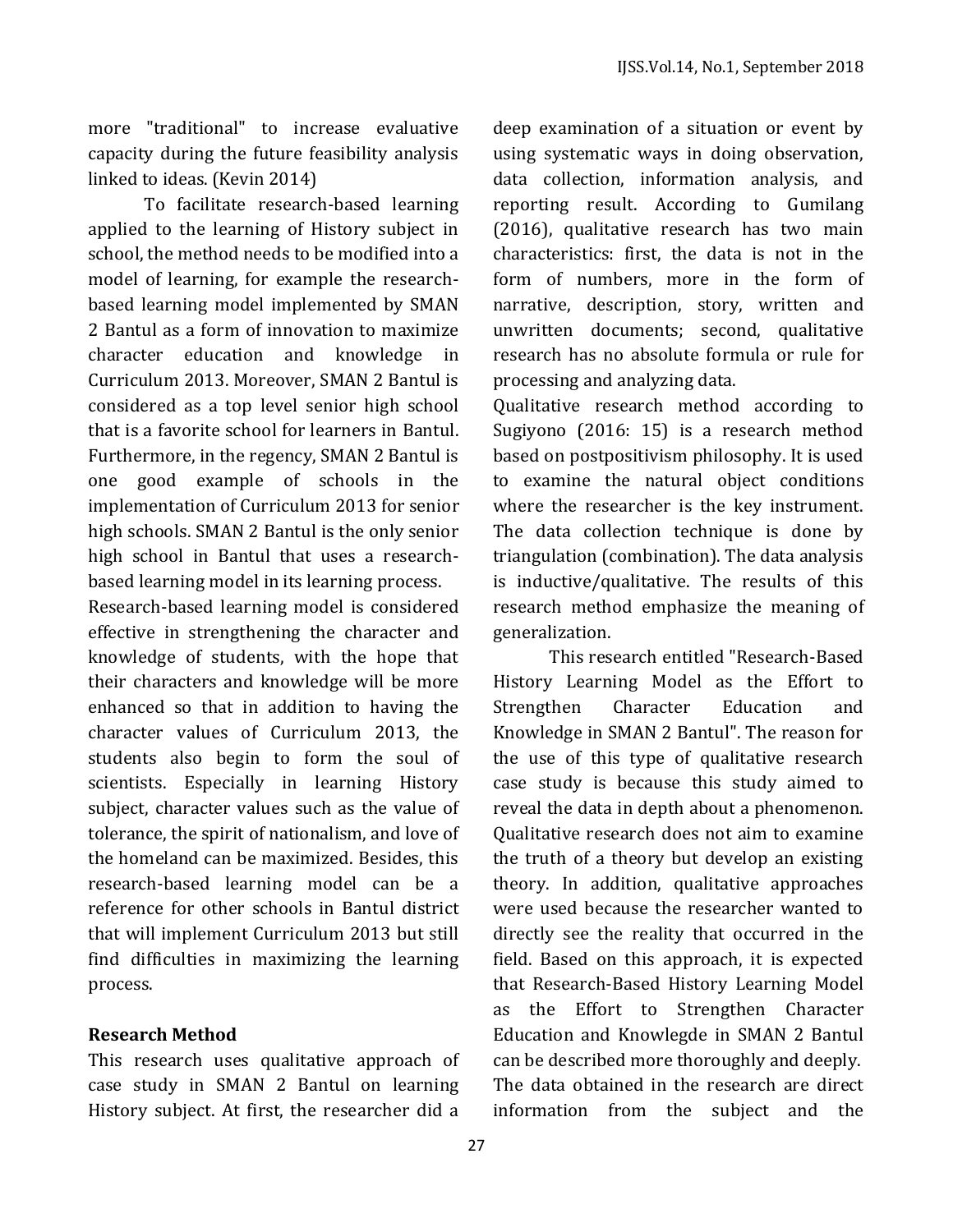observation and facts documents in the field in accordance with the focus of the research. The researcher used purposive sampling technique where the informants were the sample criteria desired by the researcher. The informants as the data source of the research are the principal, the curriculum coordinator, the History teacher, and students of SMAN 2 Bantul.

The data collection technique is the most important step in research. Without knowing the techniques of data collection, the researcher will not get the data that meet the standard data set. According to Sugiyono (2016: 309), in qualitative research, collecting data is done on natural settings (natural conditions), primary data source, and the data collection techniques are derived more on observation, interviews, and documentation.

The process of collecting data in this research location is described as follows:

- 1. Conducting initial observation with an informal approach by meeting the history teacher. The researcher firstly introduced himself and expressed his purpose and goals.
- 2. Doing a formal approach with legal permission letter. After formally submitting the permission letter, the next step was approaching the respondents who will be the informants with prior consultation with the History teacher.
- 3. Conducting research activities.
- 4. Data collection techniques used by researchers are described as follows:

a. Observation

Observation or direct observation is a research activity conducted directly to observe the social phenomena that occur in the field. In this observation, the researcher directly observed the location of the school as well as the predetermined model of the research-based learning model. According to Patilima (2005: 69) in Romi Suganda (2013) observation is a data collection technique that requires the researcher to go to the field to observe things related to space, place, people, things, time, events, goals and feelings. In this research, objects that were being observed are the location of schools, facilities and infrastructure that support the implementation of researchbased schools, as well as the tools or media of History subject learning in SMAN 2 Bantul.

#### b. Interview

Moleong (2000: 135) in Romi Suganda (2013) suggests that interview is a conversation with a specific purpose. The conversation is conducted by two parties: the interviewer who asks questions, and the interviewee who is being interviewed or who provides answers to the questions asked.

In this interview technique, the first step was verbal question and answer stage with the informants in the form of systematic questions related to the problem and it became the objectives in this research with the guidelines of interviews that have been arranged and formulated properly.

#### c. Documentation

According to Sugiyono (2016:240) document is a record of events that have occured. Documents may be in the form of writing, drawing, or monumental works of someone. Written documents might be in the form of diaries, life histories, stories,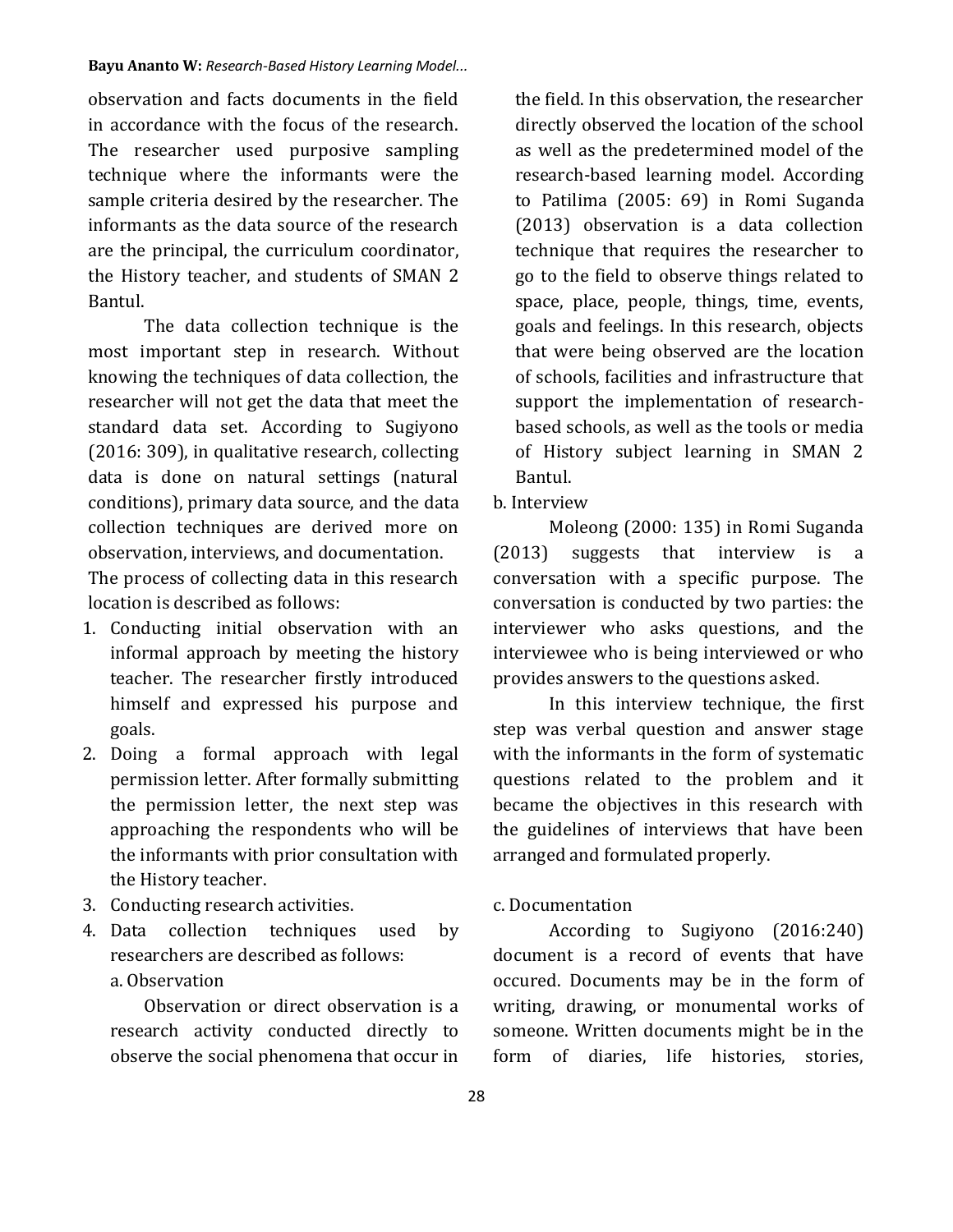biographies, rules, and policies. Documents in the form of pictures might be photographs, live drawings, sketches and many more. Documents in the form of works might be artwork that can be images, sculptures, films and others. The research document is a complement of the use of observation and interview methods in qualitative research. In this research, the complementary documents are RPP (lesson plans), syllabus, product of assessments of the students (scientific research), Design of Research-Based Schools, and photographs of the facilities and infrastructure that support research-based learning.

Data collection technique used in the research were: interview with principal, teachers, and students in SMAN 2 Bantul; observation to obtain various concrete data directly in the field or research place; a literature study or often referred as a methodology documentation that is a process considered important in conducting a study where in finding for source, study results or studies related to the collection of data related to the research that will be conducted by the researcher. Besides, a questionnaire was also used to find accurate information and relevant data from students to compare with the other data. After the data were obtained, they will be described and analyzed.

The data analysis in this research was done at the same time of the data collection, and after it has finished. In this case, Nasution (Sugiyono: 2016) says that "Analysis has started since formulating and explaining the problem, before going into the field, and lasting until the writing of the research results". However, in this research, the process of data analysis was more focused

during the data collection process in the field. The next step was verifying the validity of the data through data authentication techniques.

The data and information obtained from the data collection process using several data collection techniques that have been selected were then being analyzed by using the appropriate procedure according to the types of the data and design that had been formulated in the research design used.

In qualitative research, data are obtained from various sources by using data collection techniques that vary (triangulation). Bogdan in Sugiyono (2016: 334) states that the data analysis is the systematical process of searching and compiling data obtained from interviews, field notes, and other materials, so that they can be easily understood, and their findings can be informed to others.

This research used qualitative data analysis techniques. The data were processed so that conclusion or valid meaning can be derived. According to Sugiyono (2016: 365), in qualitative research, findings or data can be declared valid if there is no difference between what the researcher reported and what actually happened to the object being researched. The process of testing the validity of the data conducted in this study include the data triangulation techniques and reference materials i.e. supporting evidence from the data obtained by researchers in the form of interview summary, photographs, field notes from observations, and documents from schools such as educational curriculum, event notes, research format, and many other. The stages of data analysis used in this research include:

1. Pre-field analysis, that is the data obtained from preliminary studies, or secondary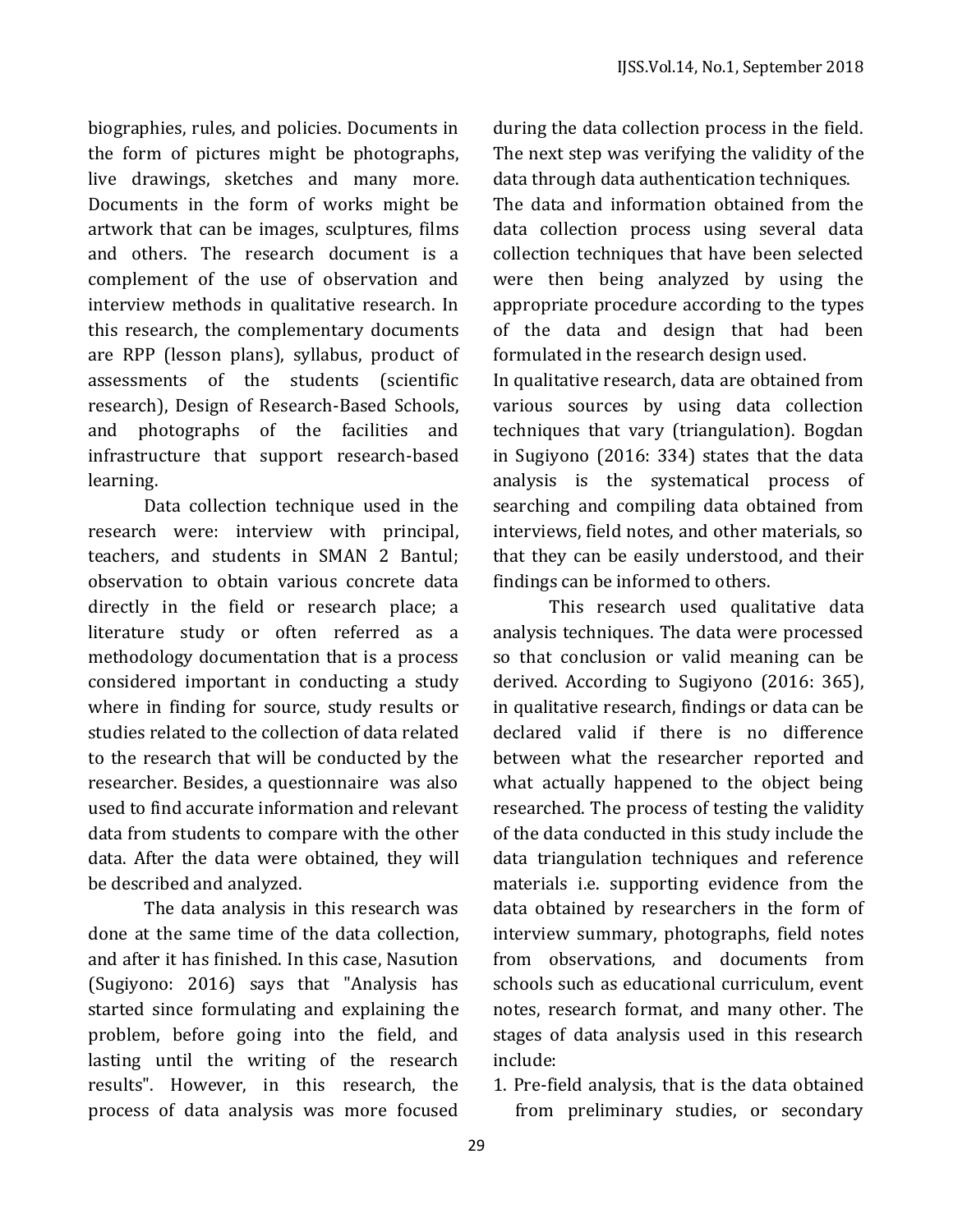data that will be used to determine the focus of the research although this focus is temporary.

2. Analysis during the field according to Miles and Huberman model, that is the analysis performed during the data collection process and after the it has finished within a certain period. At the time of the interview, the researcher has done an analysis of the answers from the interviewees. If the researcher feels unsatisfied with the answers after being analysed, the researcher will continue the ask questions again, until ocredible data can be obtained. Miles and Huberman in Sugiyono (2016: 337) state that the activity in qualitative data analysis is done interactively and lasts continuously until the end, hence the data is saturated. The activities in data analysis are data reduction, data display, and conclusion drawing/verification.

### **Results and Discussion**

1) Research-Based Learning Model at SMAN 2 Bantul

Currently, the national education faces various challenges, especially in preparing the quality of human resources to be not only productive but also having characters. To be productive, people should not only be given expertise skills, but also character education as the guide in work ethic. (Marlina, 2013: 34)

The implementation of Curriculum 2013 is an effort from the government effort to shape students who have the skills and the characters in response to the challenges of the world situation right now. Hidayat (2013: 121) states that the reasons for the development of Curriculum 2013 are: First, future challenges include the flow of globalization, environmental issues, advances in information technology, convergence of science and technology, and knowledge-based economy. Second, the future competencies that include communication skills, the ability to think clearly and critically, the ability to consider the moral side of certain problem, and the ability to try to understand and be tolerant to different views. Third, social phenomena that surfaced such as student brawls, drugs, corruption, and social unrest. Lastly, it is public perception that education is overly concerned with cognitive aspects, students obligations that are too heavy, and the lack of characters.

Character education of Curriculum 2013 must be well received by students. In order to be well received, each school is suggested to have some learning methods that can stimulate the ability and creativity of the students and make them have the characters as desired by Curriculum 2013 (Gunawan, 2014: 4)

The research-based learning model implemented in SMAN 2 Bantul is an answer to the challenges given by the curriculum that demands that schools have creative and innovative learning as well as character education implementation to the students. This learning model was implemented in 2013. As the school that became the role model of the Curriculum 2013 implementation, SMAN 2 Bantul should have learning models that can stimulate students'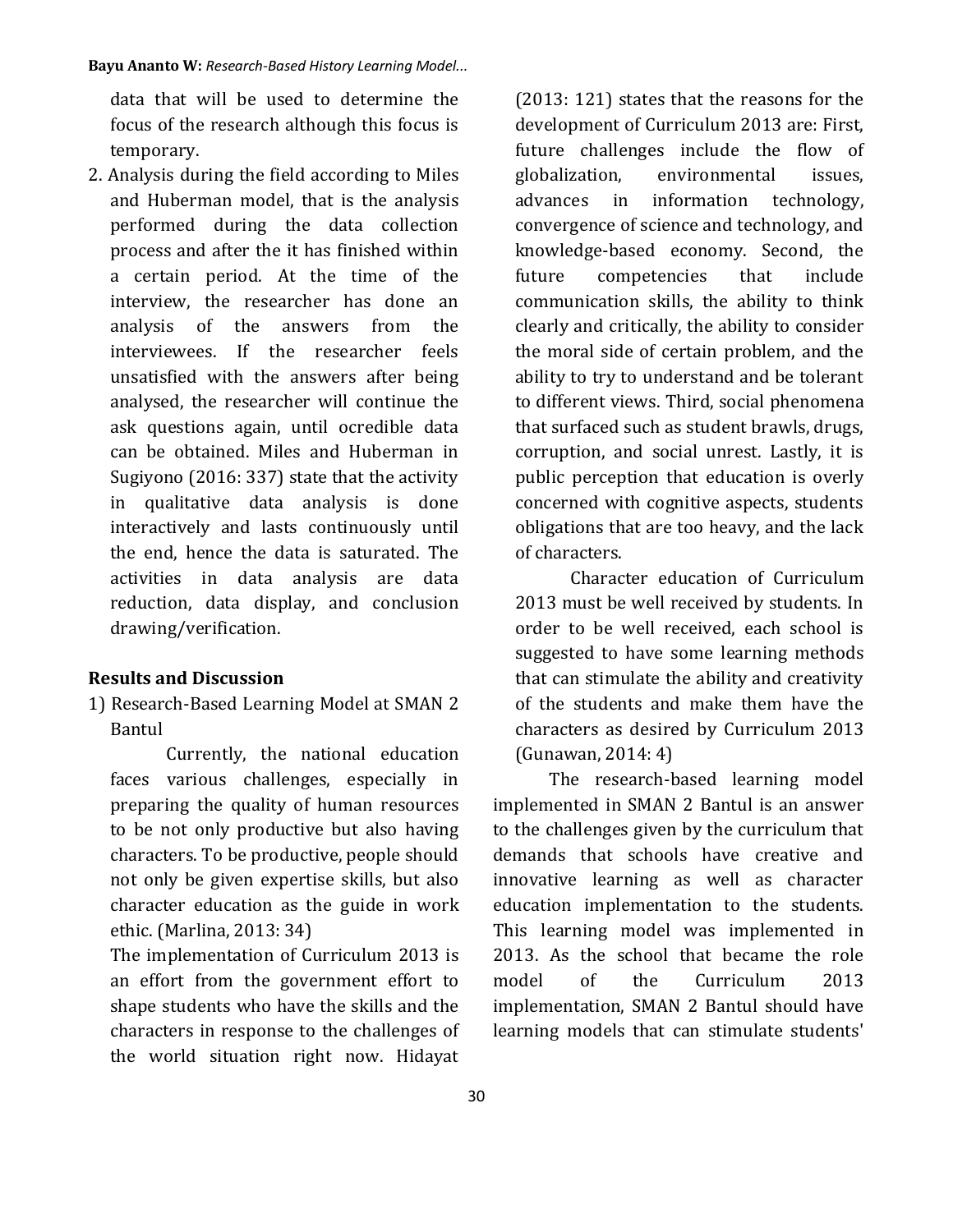activeness as well as implement the 18 character values desired by Curriculum 2013. To support the implementation of this research-based learning model, SMAN 2 Bantul designed the design of "Research-Based School" which is the rule and guidance for both the teachers and the students. Explained are the efforts of SMAN 2 Bantul in applying the research-based learning model.

## a. Teacher research training

SMAN 2 Bantul teachers are suggested by the principal to apply creative learning models that can attract students and stimulate their curiosity so that the character education will be easily embedded in them. Hence, research-based learning model is applied. Before implementing this learning model, teachers were given a research training by the cooperation between SMAN 2 Bantul and the lecturers from Islamic University of Indonesia (UII). The training was conducted to train the teachers of SMAN 2 Bantul in teaching the students to conduct research that can then be justified.

## b. Research teachers

There were 22 teachers who were given the responsibility to teach the subject of research at SMAN 2 Bantul. The duty of research teachers was to guide students from the stage of introduction to research, conducting research, writing reports, to being responsible for its findings.

c. Research extracurricular activity that is being regularized

Regularized research extracurricular activities were developed following the Teaching and Learning Activities (KBM) with

2 lesson hours per week and allocated for grade X students. This regularized research extracurricular activity became something unique in SMAN 2 Bantul since it is the only school in Bantul that has research learning. As expressed by Curriculum Coordinator of SMAN 2 Bantul, this research learning was formed as the school's effort to introduce research to students, ranging from the introduction of research, writing research proposals, going into the field, until finally presenting the results of their research.

This regular activity was available only for grade X students, as the introduction to research until the real practice in the field, hoping that when they become grade XI and XII students, this research-based learning can be applicable to each subject so that students will no longer find difficulties when the teachers apply the research-based learning. d. Research extracurricular (Research Club)

To support the students' interest in research, SMAN 2 Bantul formed a Research Group or Research Club where learners can submit their research findings to be later submitted in scientific writing competitions. The result is quite a pride for the school. SMAN 2 Bantul got the third place winner in national level.

e. Facilities and infrastructure that support the research-based learning

To support the research-based learning, SMAN 2 Bantul provides facilities and infrastructure that can be utilized by the students. Described are the facilities and infrastructure thet support the researchbased learning in SMAN 2 Bantul:

1) Laboratory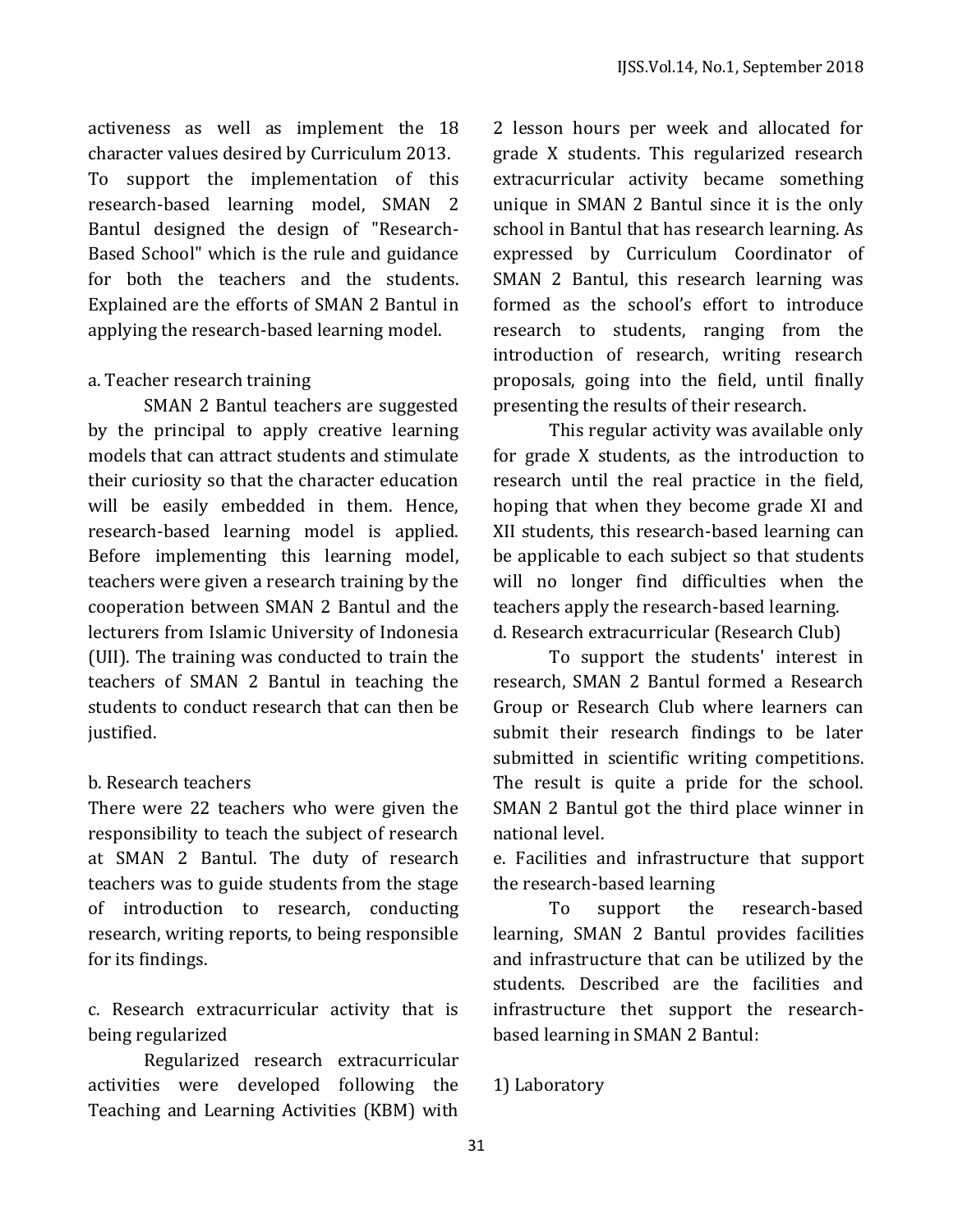There is a representative laboratory to support the teaching and learning process. The laboratory is used both in learning activities and research development for the students of SMAN 2 Bantul. There are physics laboratory, chemistry laboratory, biology laboratory, language laboratory, social sciences laboratory, computer laboratory and multimedia laboratory.

### 2) Prapanca Library

The library of SMAN 2 Bantul is located in Dewi Sartika building and has a collection of thousands of books. Equipped with air conditioners and internet, SMAN 2 Bantul's library has been using digital system until now. There is also one reviewer room with the capacity of 40 people equipped with a LCD projector, air conditioners, and computers, so it can also be used for learning.

The books include textbooks, general and popular knowledge books, reference books, books that support science olympiad, storybooks, literary novels, and so on. Visitors can borrow 2 books a week and can extend borrowing by contacting the librarians.

#### 3) Reading Corner

There are many places to read in SMAN 2 Bantul. These corners are made as comfortable as possible to make it easier for studnets to read and look for references.

#### 4) Research Club Room

This research room is established for the activities of students who are the members of the research club. Beside their main duty in making scientific research, they can also have discussions and submission of the results of other students' research to be later registered in the scientific research competition. The committee members of the research club are the students of SMAN 2 Bantul itself.

#### 5) Scientific Research Competition

SMAN 2 Bantul has always been a participant in the of scientific research competitions. There are many achievements of the students who successfully won the scientific research competition in the national level. For students, this is a very valuable experience whose research can be continued in their the university level one day. In addition, the ability in critical thinking of the students will be much better, they can also strengthen the values of the character in Curriculum 2013 and deepen its science.

## 2) Research-Based History Learning Model in SMAN 2 Bantul

From the observation of the lesson plan-syllabus documents and the results of interview with the teacher of History subject, a new learning model resulting from a research-based learning model that is implemented in History subject learning was found. The discovery was named Research-Based History Learning Model.

In its application in History learning, this learning model has indirectly enhanced the ability of the students affectively and cognitively. Through the tasks of History research, students have actually strengthened the character education of Curriculum 2013 and deepen their knowlegde.

Research-Based History Learning Model is one of student-centered learning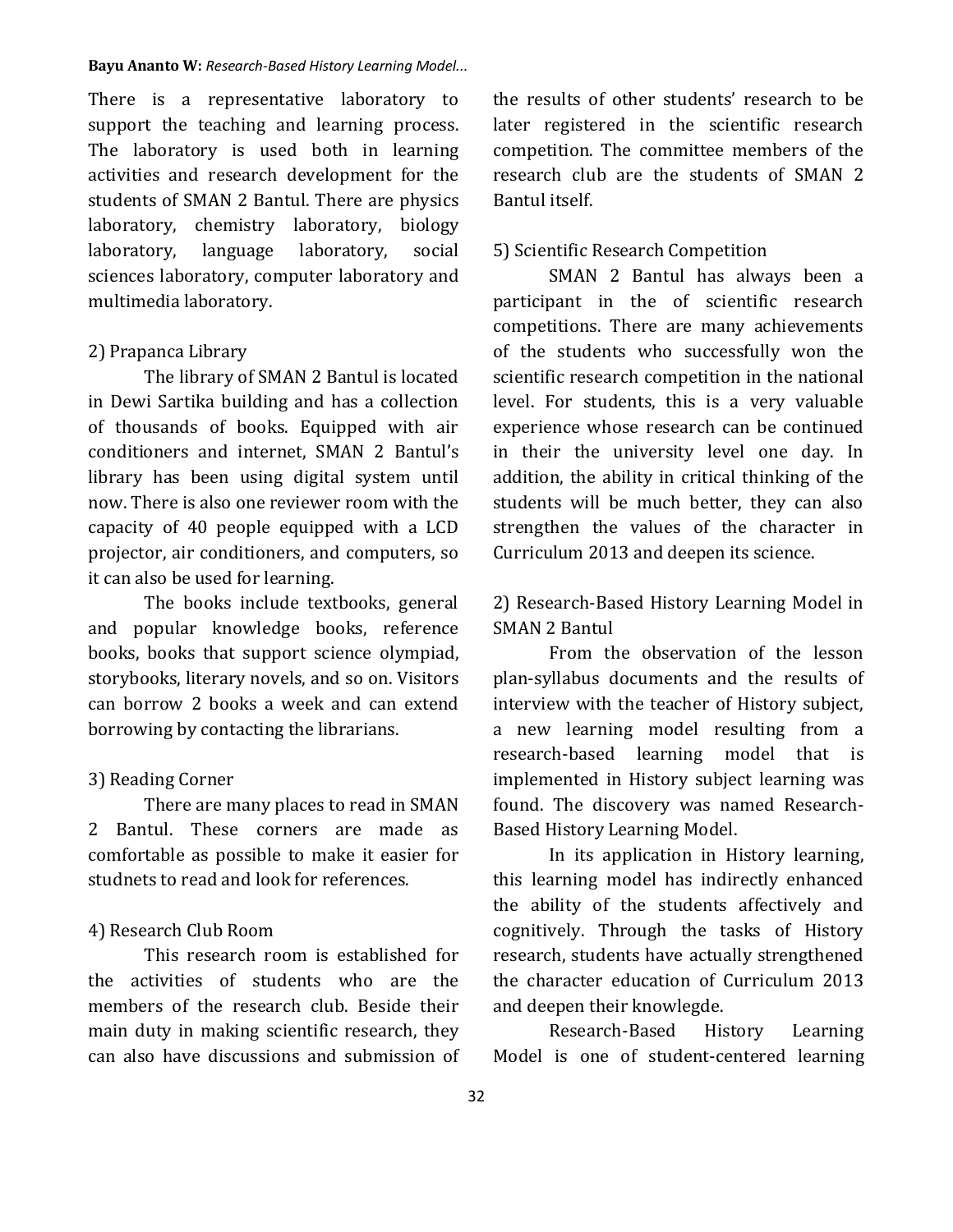(SCL) methods that integrate research in History learning activities. This model is multifaceted in reference to various methods of learning. This model provides opportunities or chances for students to seek information, develop hypotheses, collect data, analyze data, and make conclusions on the data that have been compiled. This activity applies the learning approach of "Learning By Doing". The implementation of the Research-Based History Learning Model will provide benefits for History learning, the students, History teachers, and school.

In the application of Curriculum 2013 that focuses on character education, this research-based History learning will be effectively applied. This is reinforced by a statement from Hanafiah in Sigit (2013: 31) who reveals that this research-based learning requires learners to be able to find their own knowledge, attitudes, and skills as a manifestation of behavioral changes. Therefore learning by using this model requires the maximum involvement of learners throughout their abilities to seek and investigate systematically, critically, and logically against a phenomenon to find what is desired. In other words, students will develop their ability in the learning process. Students will be more independent to learn and be more creative in learning process in the classroom.

The research method used in this model was historical research method. The method of historical research is the method used in the research process of past sources that is used critically, analytically, and systematically and presented in written form. Historical research method is divided into 4 stages, they are:

a) Heuristics (data collection)

Heuristics is the activity of finding and collecting the necessary resources.

- 1. Primary source
- 2. Secondary sources
- b) Verification

Verification is a source-criticism activity to test the accuracy/authenticity and credibility of the source.

- 1. Internal criticism
- 2. External criticism

c) Interpretation

Interpretation is an activity to interpret or find the meaning of facts and the relationship between one fact and another.

d) Historiography

Historiography is the process of aranging facts and their meanings chronologically/diachronically and systematically into historical writing as a story.

As a learning strategy, Research-Based History Learning Model shares the same principles as Discovery Learning, Inquiry and Problem Solving models. There is no principled difference in these three terms. In the Research-Based History Learning Model, the emphasis is on the historical research specifically on historical learning.

By applying the Research-Based History Learning Model repeatedly, the character education in Curriculum 2013 can be strengthened and its knowlegde can be learned deeply by the students. The use of this model can actually change the learning conditions from being passive to become active and creative, and from teacher-oriented learning to student-oriented learning. In applying the model, the teacher acted as a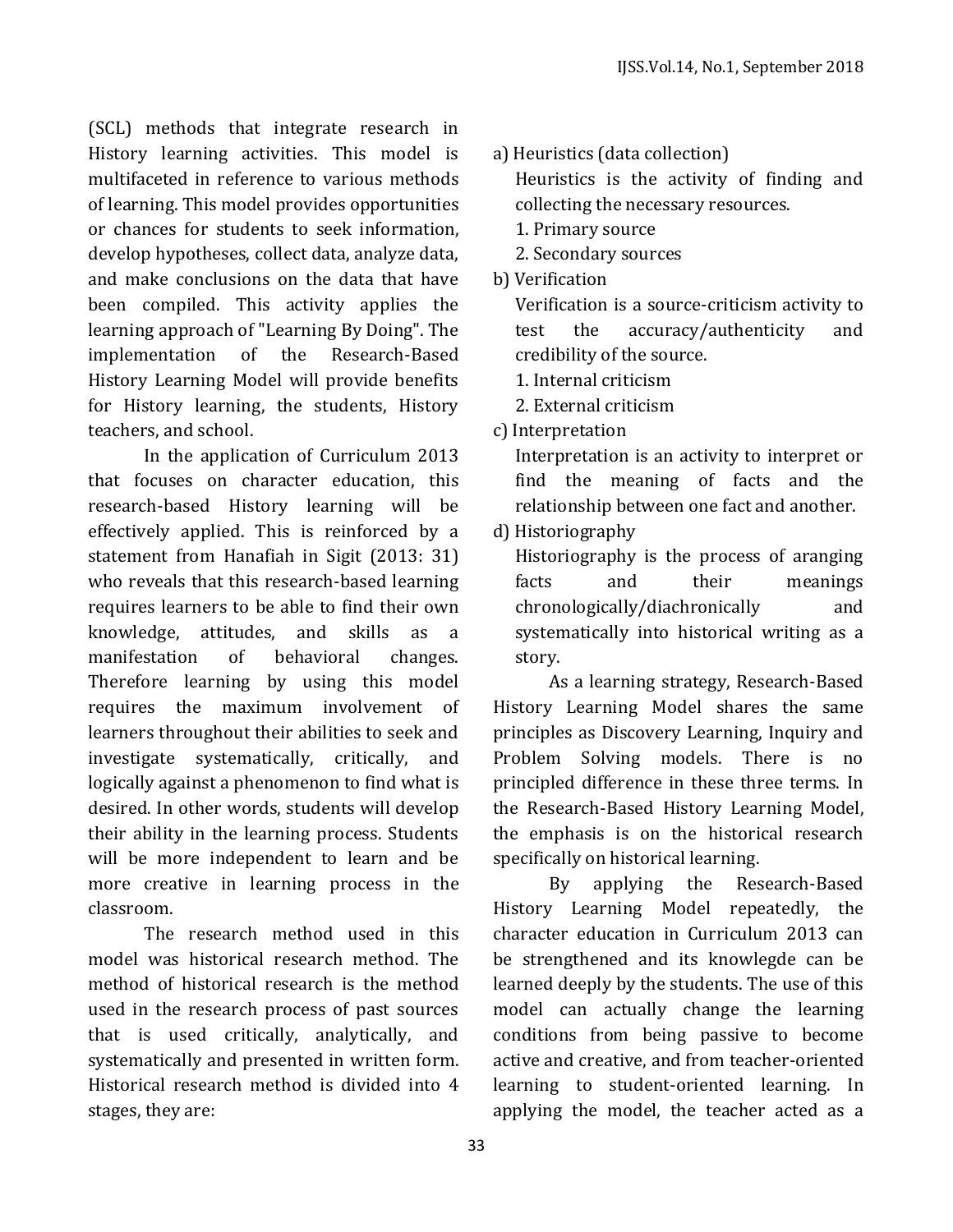#### **Bayu Ananto W:** *Research-Based History Learning Model...*

mentor by giving the students the opportunity to actively learn, as how the teacher's opinion should be able to guide and direct students' learning activities.

The teacher started the learning process with several stages such as beginning with the preparation process, either from the program development such as lesson plan in which its preparation is already done before the learning process is implemented. The lesson plan itself can be used as the guide for the teacher in carrying out the learning activities that lead to a scientific approach, including observing, questioning, gathering information, associating and communicating.

The learning activities of History subjet arranged in the lesson plan were divided into two points, namely: (1) The initial activity, where the teacher started from starting the learning process, providiung motivation to students; (2) The core activities, in which in the teacher was no longer the only source of learning but he/she guided the students to be able to actively seek, collect, and develop the materials they obtain.

Ultimately, the goal in the Research-Based History Learning Model was to strengthen the character education of Curriculum 2013 and to deepen its knowledge. Then, in its application in school, this model can be the example of effective History learning activities.

This learning model can be applied to the History learning in every school as an effort to strengthen the character education of Curriculum 2013 and to deepen its science. In addition, this research-based History learning model can be an alternative learning for History teachers who want a learning activity that demands the students to be independent and creative.

### **Conclusion**

In its application in school, in addition to have the character education of Curriculum 2013, this research-based learning model can deepen the knowledge of the students as well. It was because this model has indirectly enhance the ability of the students affectively and cognitively. Through research tasks, students have actually strengthened the character education as well as deepened their knowledge. The character values of Curriculum 2013 that students can obtain through this research-based learning model include being religious, honest, discipline, hard working, creative, self-democrative, knowledgeable, achievement appreciative, communicativ, love to read, environmental care, social care, and responsible.

In the process of learning History, this research-based learning model can improve students' critical thinking skills that were visible from the learner's ability to discuss and express opinions much better than before. In addition, students' interest in history has increased with the strengthening of the characteristic values of the spirit of nationalism, the love of the homeland, and the love of peace and tolerance.

The research-based learning model that is implemented in this History learning created a new learning model named Research-Based History Learning Model. Based on the results of the research, the 18 character values in Curriculum 2013 can be maximized in this model. This is indirectly experienced by the students through the tasks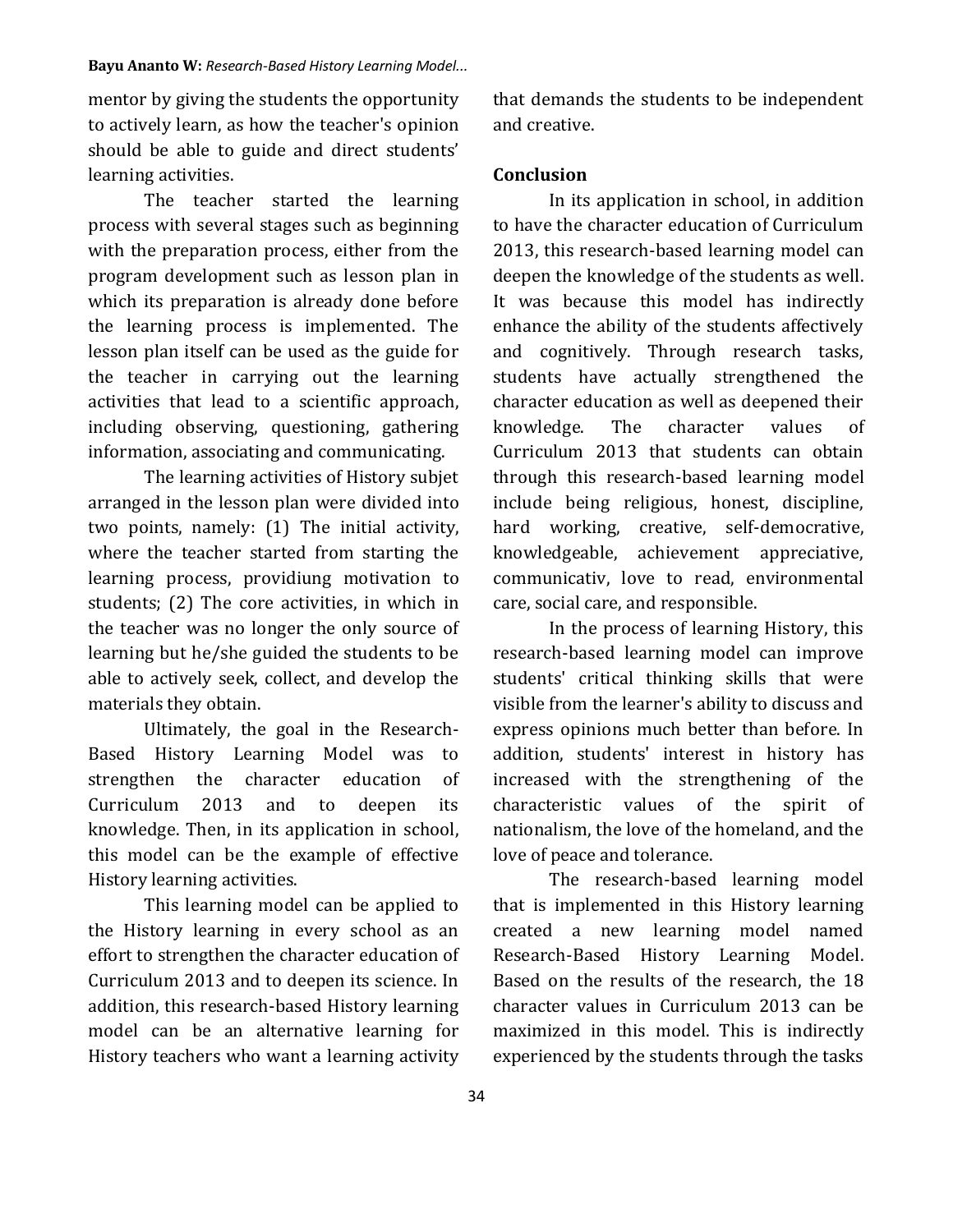of historical research from the beginning that was determining the title of the research until presenting the research findings. In addition, in the learning process, students have also deepened their knowledge by sharpening their critical thinking skills.

## **Suggestions**

Based on the results of the research, suggestions that can be proposed are as follows:

- 1. SMAN 2 Bantul can be a good role model in the implementation of Curriculum 2013 and can be the example for other schools in Bantul that apply Curriculum 2013 but still finds difficulties in maximizing the character education.
- 2. This research-based learning model should be developed further so that the implementing and strengthening of character education and knowledge can be maximized.
- 3. History learning can be done by applying research-based learning model as an effort to strengthen the character education of Curriculum 2013 and deepen the knowledge of the students.
- 4. The Research-Based History Learning Model can be an alternative learning for History teachers who want a learning activity that requires learners to be independent and creative in emphasizing the character education of Curriculum 2013 and knowledge.

### **References**

Achmadi, dkk. 2010. Buku Panduan Pelaksanaan Student Centered Learning

dan Student Teacher Aesthetic Role Sharing (STAR). Pusat Pengembangan Pendidikan Universitas Gajah Mada.

- Agung, Leo. 2015. Sejarah Kurikulum Sekolah Menengah di Indonesia. Yogyakarta : Ombak
- Dewantara, Ki Hadjar. 2013. Pendidikan : Pemikiran, Konsepsi, Keteladanan, Sikap Merdeka. Yogyakarta : UST-Pers
- Diah, dkk. Pedoman Umum Pembelajaran Berbasis Riset. UGM : 2010
- Dodds, Diane M. 2016. The Effects of Character Education on Social-Emotional Behavior. Masters of Arts in Education Action Research Papers. Paper 137.
- Graff, Chelsea E., "The Effectiveness of Character Education Programs in Middle and High Schools" (2012).Counselor Education Master's Theses. 127
- Gumilang, G. S. 2016. Metode Penelitian Kualitatif dalam Bidang Bimbingan dan Konseling. Jurnal Fokus Konseling Volume 2 No. 2, Agustus 2016 Hlm. 144- 159
- Gunawan, Heri. 2014. Pendidikan Karakter : Konsep dan Implementasi. Bandung : Alfabeta
- Henson, Kenneth. 2010. Curriculum Planning : Integrating Multiculturalism, Constructivism, and Education Reform. United States of America : Waveland Press
- Hidayat, Sholeh. (2013). Pengembangan Kurikulum Baru. Bandung: PT. Remaja Rosdakarya Offset
- Hironimus, Tangi. 2016. Pengaruh Model Pembelajaran Berbasis Riset Terhadap Hasil Belajar Mahasiswa Kimia. Jurnal JIPERA Vol 1 Jilid 1 2016 hal. 16-22